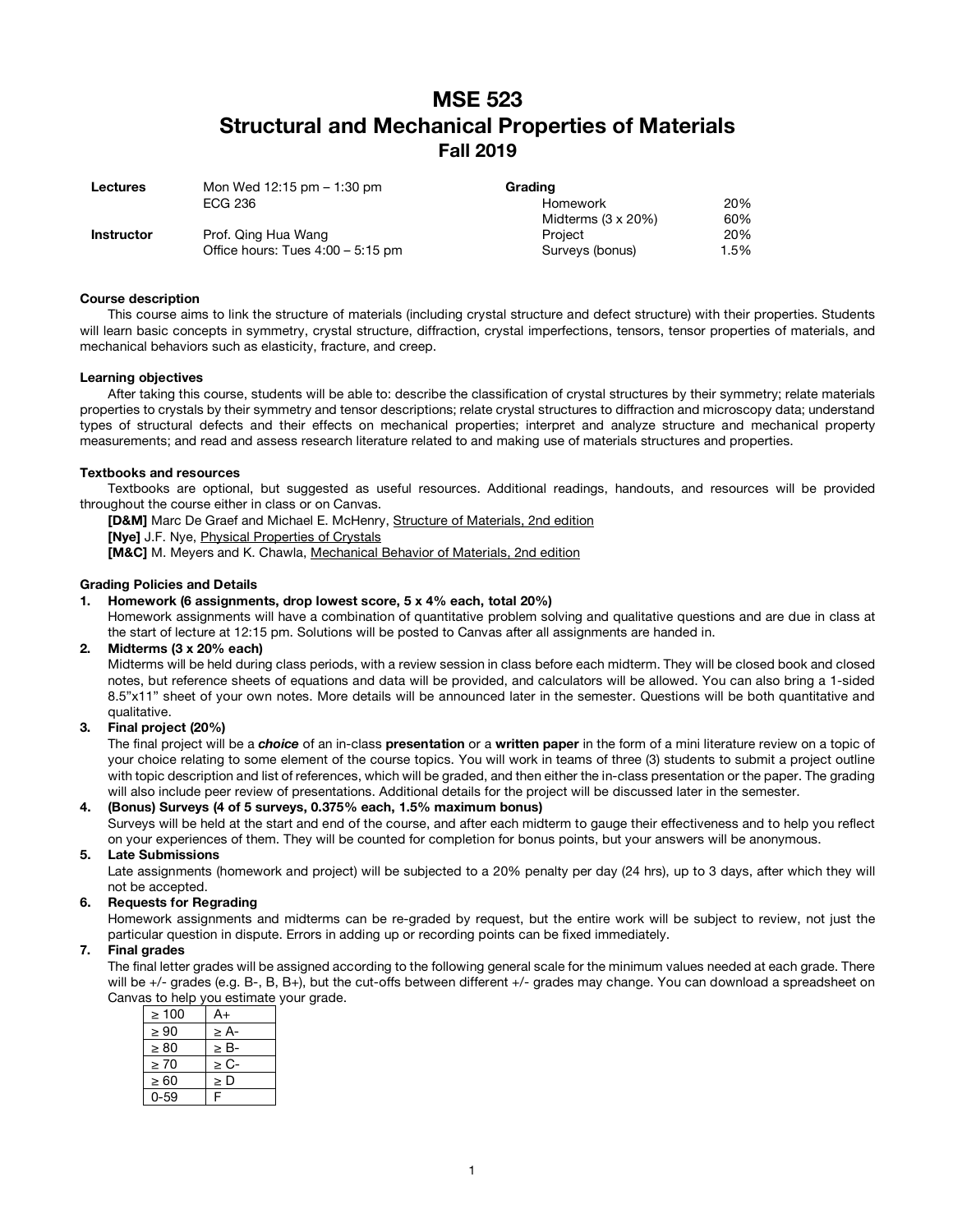# **Class policies**

#### **1. Communications**

Announcements, handouts, lectures slides, homework, midterm information, and project file submissions will be handled through the **Canvas** site for this course. We will use the integrated **Piazza** Q&A board for this course for you to ask questions about the course and help each other with answers. You are also encouraged to come to office hours to ask questions and receive help.

# **2. Classroom Behavior**

Cell phones should be silenced during class to avoid causing distractions. The use of recording devices is not permitted during class. Any violent or threatening conduct by an ASU student in this class will be reported to the ASU Police Department and the Office of the Dean of Students.

Please do not eat or drink anything that is disruptive to the class. Laptops and tablets can be used for taking notes. If you need to arrive late or leave early, please do so quietly without disrupting the class. Please treat all members of the class including instructor, grader, and students with respect and courtesy.

# **3. Academic integrity and Copyright Laws**

# *Academic Integrity*

Students in this class must adhere to ASU's academic integrity policy, which can be found at https://provost.asu.edu/academicintegrity/policy). Students are responsible for reviewing this policy and understanding each of the areas in which academic dishonesty can occur. In addition, all engineering students are expected to adhere to both the ASU Academic Integrity Honor Code and the Fulton Schools of Engineering Honor Code. All academic integrity violations will be reported to the Fulton Schools of Engineering Academic Integrity Office (AIO). The AIO maintains record of all violations and has access to academic integrity violations committed in all other ASU college/schools.

Specific academic integrity rules for this class are that these policies apply to all homework assignments, midterms, and project. Any violations such as plagiarism, cheating, misrepresentation of work, etc., will be reported to the dean of students and will also result in a zero score for the assignment, and may result in a failing grade for the course.

# *Copyright*

Course content, including lectures, are copyrighted materials and students may not share outside the class, upload to online websites not approved by the instructor, sell, or distribute course content or notes taken during the conduct of the course (see ACD 304–06, "Commercial Note Taking Services" and ABOR Policy 5-308 F.14 for more information).

You must refrain from uploading to any course shell, discussion board, or website used by the course instructor or other course forum, material that is not the student's original work, unless the students first comply with all applicable copyright laws; faculty members reserve the right to delete materials on the grounds of suspected copyright infringement.

# **4. Policy against threatening behavior, per the Student Services Manual, SSM 104–02**

Students, faculty, staff, and other individuals do not have an unqualified right of access to university grounds, property, or services. Interfering with the peaceful conduct of university-related business or activities or remaining on campus grounds after a request to leave may be considered a crime. All incidents and allegations of violent or threatening conduct by an ASU student (whether on- or off-campus) must be reported to the ASU Police Department (ASU PD) and the Office of the Dean of Students.

# **5. Disability Accommodations**

Suitable accommodations will be made for students having disabilities. Students needing accommodations must register with the ASU Disabilities Resource Center (DRC) (https://eoss.asu.edu/drc) and provide documentation of that registration to the instructor. Students should communicate the need for an accommodation in sufficient time for it to be properly arranged.

#### **6. Absence and Make-Up Policies**

Accommodations will be made for religious observances provided that students notify the instructor at the beginning of the semester concerning those dates. Students who expect to miss class due to officially university-sanctioned activities should inform the instructor early in the semester. Alternative arrangements will generally be made for any examinations and other graded in-class work affected by such absences. The preceding policies are based on ACD 304-04, "Accommodation for Religious Practices" and ACD 304-02, "Missed Classes Due to University-Sanctioned Activities."

That is, if you need to reschedule a midterm or presentation due to these reasons or due to personal emergencies, please contact me as soon as possible. Make-up midterms and presentations will not generally be given for any other reasons.

# **7. Harassment and Sexual Discrimination**

Arizona State University is committed to providing an environment free of discrimination, harassment, or retaliation for the entire university community, including all students, faculty members, staff employees, and guests. ASU expressly prohibits discrimination, harassment, and retaliation by employees, students, contractors, or agents of the university based on any protected status: race, color, religion, sex, national origin, age, disability, veteran status, sexual orientation, gender identity, and genetic information.

Title IX is a federal law that provides that no person be excluded on the basis of sex from participation in, be denied benefits of, or be subjected to discrimination under any education program or activity. Both Title IX and university policy make clear that sexual violence and harassment based on sex is prohibited. An individual who believes they have been subjected to sexual violence or harassed on the basis of sex can seek support, including counseling and academic support, from the university. If you or someone you know has been harassed on the basis of sex or sexually assaulted, you can find information and resources at https://sexualviolenceprevention.asu.edu/faqs.

**Mandated sexual harassment reporter:** As an employee of the University I am considered a mandated reporter and therefore obligated to report any information regarding alleged acts of sexual discrimination that I am informed of or have a reasonable basis to believe occurred. ASU Counseling Services, https://eoss.asu.edu/counseling, is available if you wish to discuss any concerns confidentially and privately.

# **8. Syllabus and Schedule Changes**

The syllabus and schedule of lecture topics may change slightly during the semester. Any updates or changes in schedule will be posted on Canvas and announced in class. The key dates (midterms, homework deadlines, project deadlines) will stay the same, but covered topics may be shifted depending on the classroom pace.